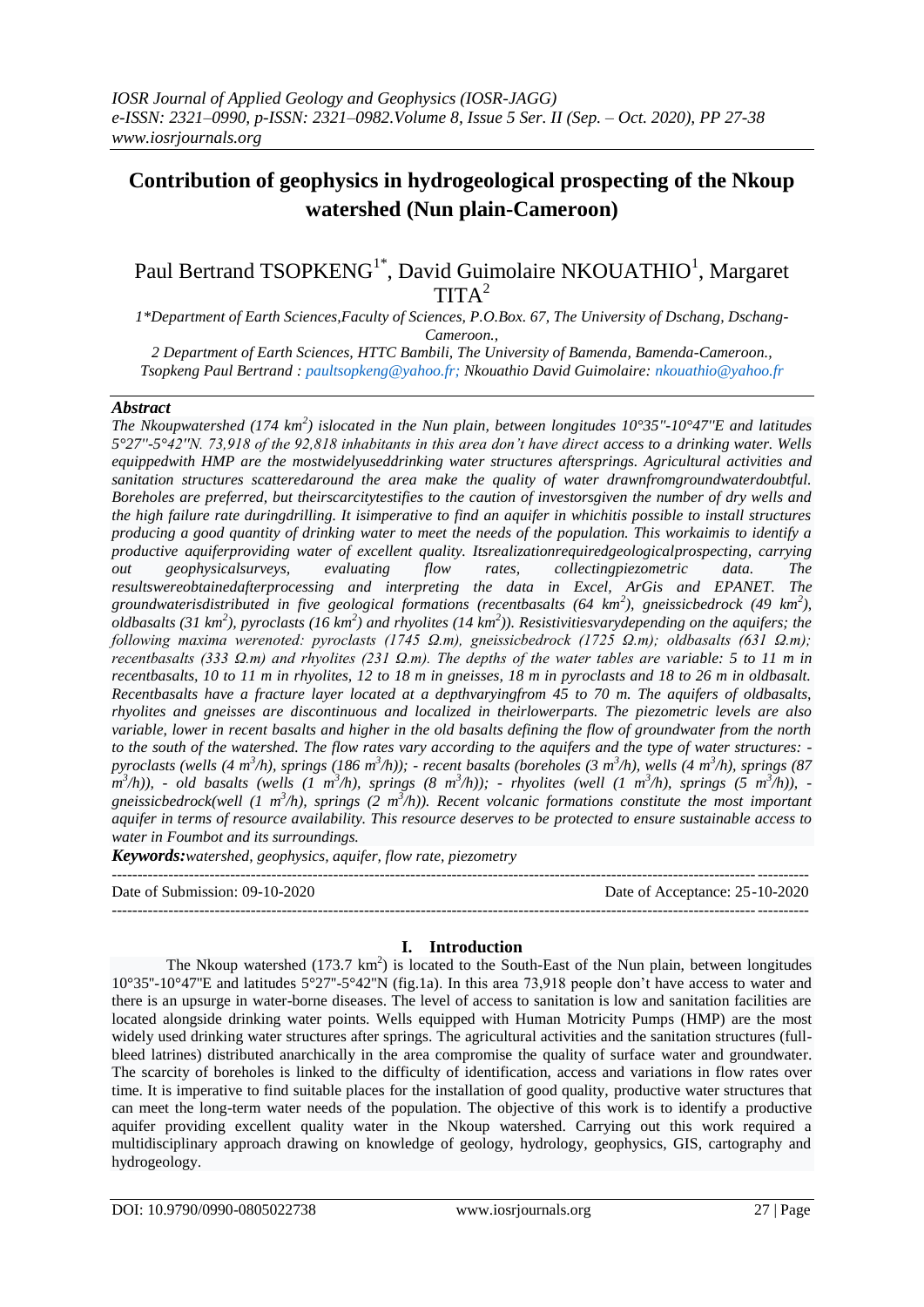*Cameroon)*

#### **Geological Context**

Located on the Volcanic Line of Cameroon, the Nkoup watershed is marked by the following geological formations: Migmatitic Gneiss, Rhyolite, Basalts, Pyroclasts and Alluvium (fig.1b).

**Alluvial formations** are found in the flooded Baïgomvalley which stretches from Mfa'chekwet to Ngoundoup. They consist of a mixture of weathering products (mud and sand) and partly cover the gneissic bedrock.

**Rhyolites** are located on the Mbapit Massif and on the Baïgom-Koutaba road section. They surface in the form of domes and present a porphyritic texture made up of an arrangement of potassium feldspars ( $Or_{97}$ ) <sup>89</sup>),sodium feldspars (Ab99-88), quartz and Fe-Ti oxides (contents between titanohematite and hemo- ilmenite) (Wandji*et al.,* 2010).

**Basalts** are present in two types: ancient basalt or plateau basalt which occupies the Far North of the area. It has a porphyritic microlitic texture consisting of olivine and pyroxene phenocrysts. The recent basalt which is to the southwest of the zone and outcrops in places at the level of the summits. Recent basalt has a porphyritic microlitic texture with olivine and pyroxene phenocrysts. This basalt is vacuolar; what differentiates it from plateau basalts. Recent basalts are partially covered by pyroclastic formations. On the microscopic level, the mineralogy of these basalts is homogeneous: olivine, clino-pyroxene, plagioclase, Fe-Ti oxide and chromite. The geochemistry of these lavas shows an enrichment in  $SiO_2$  (41.2-46.4%), Al<sub>2</sub>O<sub>3</sub> (11.4-17.1%), Na<sub>2</sub>O (2.4-3.9%), K2O (1.0-1.9%) and a depletion of MgO (13.8-4.6%), CaO (11.9-7.6%) (Wandji*et al.,* 2010).

The **pyroclastic formations** composed of Pumice, Slag, lapilli and volcanic ash occupy about a third of the watershed with thicknesses varying from 01 to more than 15 m. They have two colors (red and black) and are strongly concentrated around the craters forming cones.

The **bedrock** consists of strongly fractured migmatitic gneiss and presents quartzo-feldspatic veins with orientations N25°- 40°E. It has a migmatitic texture made by the following mineralogical composition: Quartz, Feldspars, Biotite, Amphibole and Muscovite.



**Figure 1:(a)** Location **(b)** and geophysical survey point according to the geological formations of the Nkoup watershed (modified from Wandji, 1995 and Moundi*et al.,* 2007)

#### **II. Methodology**

The maps of the study area were obtained from satellite images, SRTM, Landsat ETM +. Twenty (20) Vertical Electrical Soundings (VES) were carried out according to the following distribution: -seven (07) in recent basalt; - five (05) in the old basalt; - three (03) in rhyolites; - three (03) in the gneissicbedrock; - and two (02) in the pyroclasts (**fig.1b**). The Schlumberger device was adopted for the sounding using a digital multifunction resistivity meter WDJD-3 which displays on its screen the values of resistivity, the potential difference ( $\Delta V$ ), the current intensity ( $I_{AB}$ ), spontaneous polarization and error. After several measurements over each distance considered, the values retained are those obtained with a margin of error less than or equal to 5%. The results obtained are represented on bilogarithmic diagrams with the values of AB/2 (m) on the abscissa and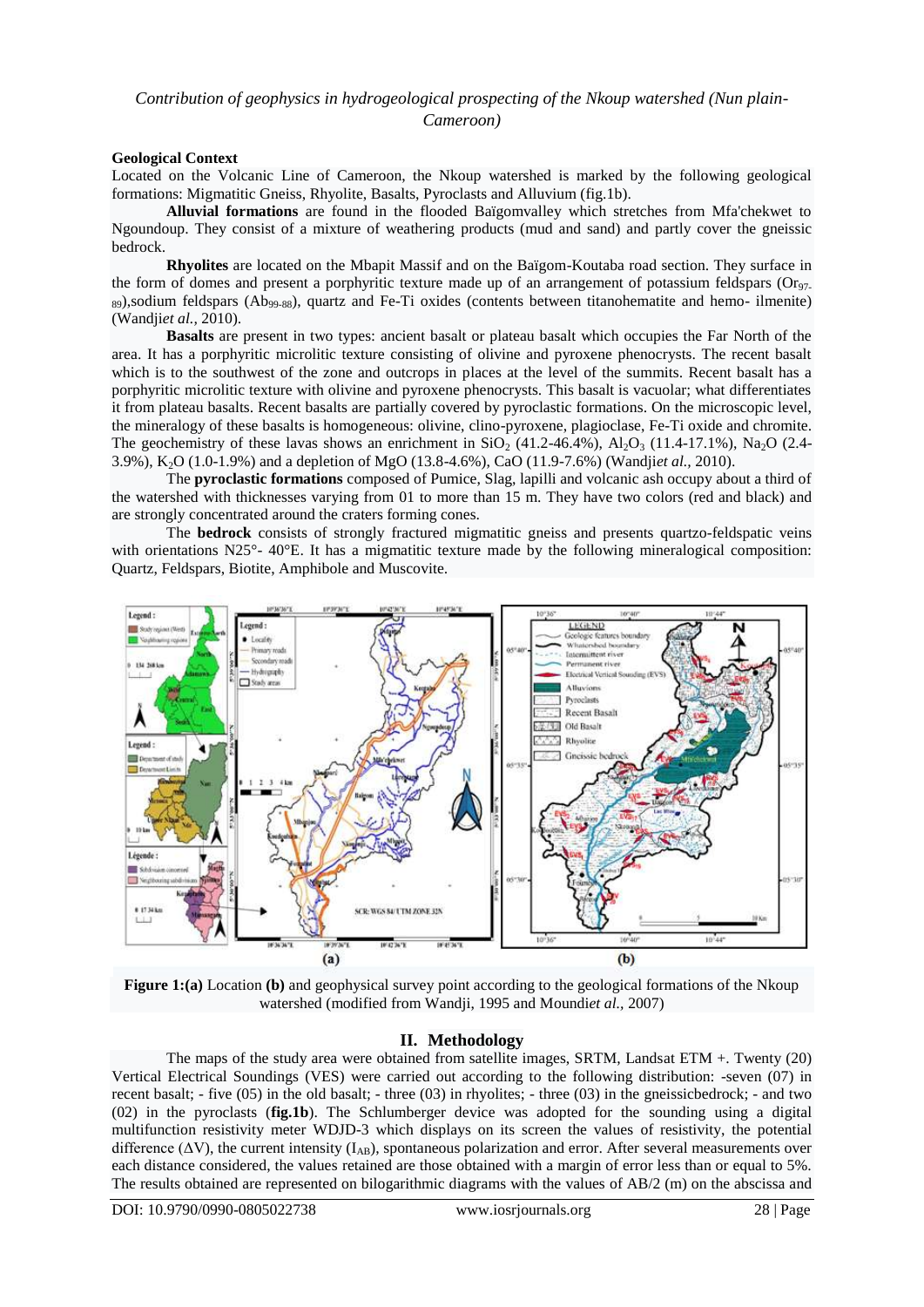*Cameroon)*

the resistivity values  $(\Omega, m)$  on the ordinate. The shape of the curve obtained depends on the apparent resistivity and the thickness of the layers of soil crossed.

The interpretation of VES consisted in analyzing the curves  $pa = f(AB/2)$  of the semi-logarithmic diagrams. The aim is to identify and determine the number, thicknesses and real resistivities of different layers of land at the sampling point (Degallier 1963, Gasmi*et al.,* 2004). In the exercise of interpretation, in addition to knowing the resistivities of the different geological formations, it's necessary to know the type of VES curve, because the aquifers are identified according to the resistivity anomalies on the curves. Kousoubé*et al.,* 2003 working in basement area with n-layers, defined seven (07) types of VES curves denominated by successive letters of the alphabet from A to G. SomboAbé*et al.,* 2011 based on the forms of resistivity anomalies curves, also propose seven (07) types of VES curves whose name is made by capital letters referring to the shape of the curve.He distinguishes between the curves of types C, H, K, M, U, V and W. Chapellier, 2001 proposes four types of curve of VES therefore the curves of type "A" which go up in stages, the curves of type "H" which present a conductivity anomaly between two relatively more resistant terrains, the "K" type curves which present a more resistant layer between two relatively less resistant (more conductive) terrains and the "Q" type curves which present stepped conductive anomalies. The VESs were grouped according to rock's type and classified according to the typology of Chapellier (2001). The succession of different layers was determined using the Hummel method which consists of the simple superposition of the 2 CH1 plot chart from the General GeophysicCompagny and the diagram  $pa = f (AB/2)$ . The values ( $p1$  and  $h1$ ) read under the left cross of the abacus CH 1 are the resistivity and the thickness of the first terrain, obtained after a double translation from the abscissa 1 and the ordinate 1. The value of  $\rho$ 2 is the value reached by the asymptote of the chosen curve. The following parameters were taken into account for the determination of the layers: - the shape of the curve which depends on the type of device and AB/2; - variations in the thickness "h1" and the resistivity "ρ1" of the first layer; - variations in the thickness "h2" and the resistivity "ρ2" of the second layer.To determine the depth and power of aquifers, the method of Boudoukha (2008) used proposes 5 scenarios based on the original abscissa "A" of the abacus CH1 and the value  $AB/2 = 100$  m for "H" and "K" type curves:

"H" type curves: here the method makes it possible to determine just the apparent depth "Adr" and the real depth of the roof "Rdr" of the aquifer. Two scenarios arise:- if  $1 \text{ m} < A < 100 \text{ m}$ , Adr = A and Rdr = 0.9 Adr + 7:- if A  $> 100$  m, Adr = A / 3 and Rdr = 0.9 Adr + 6.

"K" type curves: in this particular case, the method makes it possible to determine the apparent depth "Adw" and the real depth of wall"Rdw" of the aquifer. Here, three cases arise:- if  $1 \text{ m} < A < 100 \text{ m}$  and  $\rho a > 50 \Omega \text{ m}$ ; Adw is read directly on the abscissa axis of the diagram  $pa = f(AB/2)$  and  $Rdw = 0.8$  Adw + 6;- if 1 m < A  $\lt$ 100 m and  $pa < 50$  m, Adw = A/3 and Rdw = 0.8 Adw + 3;- if A  $> 100$  m,  $pa$  no longer has any influence. Adw  $= A/3$  and Rdw = 0.9 Adr + 10.

The interpretation was supplemented by observations made at road trenches, wells and boreholes.

The piezometric levels are obtained through measurements carried out using a piezometer on 147 selected reference wells and during four periods of the year: March, June, September and December 2018. The piezometric level "H" (m) is determined by the following formula:  $H = Z - P$ ; with  $Z =$  altitude of the soil surface at the entrance to the well  $(m)$  and  $P =$  empty space between the soil surface and the piezometric surface (m). The flow rates of the wells were evaluated during the flow test sessions using a graduated bucket, a container with 5  $m<sup>3</sup>$  capacity, a piezometer, a stopwatch and a pump. The Nkoup watershed has 55 developed wells and nearly 200 traditional wells mainly concentrated in recent basalts. In each type of aquifers, four reference wells were chosen for these tests. The approach by ascent tests was adopted due to the instability of voltage which influences the pumped flow. The container was used to quantify the water pumped from the wells because the irregular walls of the wells does not allow a direct estimation of the volume of water in the structure. The container also offers the advantage that it retains the pumped water avoiding infiltration that would quickly feed the water table through any crack. The measurements were carried out in two periods (March and September) of the year 2018 on 30 wells. The pumped water is discharged into the container of known volume and the time required for the water to rise in the well to the starting level is recorded. The flow rate is obtained by dividing the volume of water in the container by the ascent time. The results were obtained after processing the data in Excel, interpolation in ArGis and EPANET software followed by interpretation.

#### **Types of aquifers**

#### **III. Results And Interpretation**

The Nkoup watershed has five (05) main aquifers: -recent basalt aquifers (64.29 km<sup>2</sup>); - the aquifers of gneissic bedrock  $(48.9 \text{ km}^2)$ ; - the aquifers of old basalts  $(31.43 \text{ km}^2)$ ; - aquifers ofpyroclasts  $(15.58 \text{ km}^2)$  - and aquifers of rhyolites  $(13.48 \text{ km}^2)$ .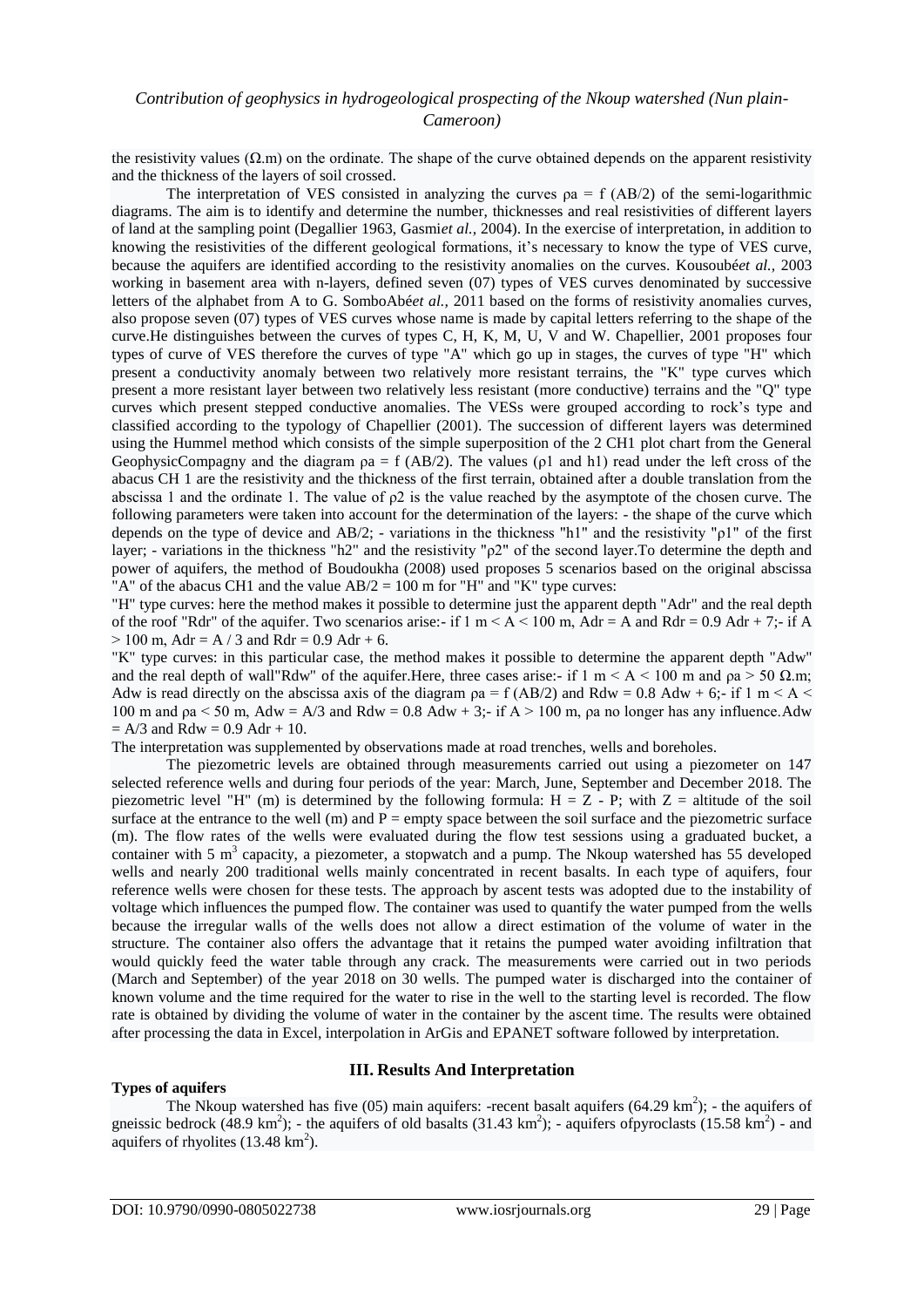*Cameroon)*

#### **Analysis and Interpretation of VESs**

#### **Case of VES on recentbasalts**

The seven (07) VESs made on recent basalt have 02-03 layers and are grouped according to the shapes of the curves in three classes:

#### **Class 1**

This class includes the VESs from areas influenced by a weak pyroclastic cover (VES1, VES13 and VES17) (fig.2). According to the classification of Chapellier, 2001, these curves correspond to type H VES curves.



These VESs have three layers of different resistivity according to Hummel's interpretation: - a pyroclastic layer with resistivity varying between 1300-1500 Ω.m with a thickness of 4 to 5 m; - a conductive zone made up of less humid weathered basalt with a resistivity of 80-100  $\Omega$  m included in the wake of the resistivities of fresh water and 15-25 m thick; - and a less conductive zone with resistivities of 300  $\Omega$  m made up of basalt which isless or not weathered. Here, the apparent depth of the aquifer roof (Adr) determined from the CH1 abacus varies from 4 to 5 m. Thus the real depth Rdr is given by the following formula:  $Rdr = 0.9$  x Adr + 7. The roof of the water table is at a depth of 10 to 11 m while the wall is between 15 to 25 m with a power "**e**" from 5 to 10 m.

#### **Class 2**

This class combines the curves VES2 (GHSKoudoubain) and VES14 (GHSBaïgom) (fig.3). These are "H" type VES curves according to the Chapellier classification (2001).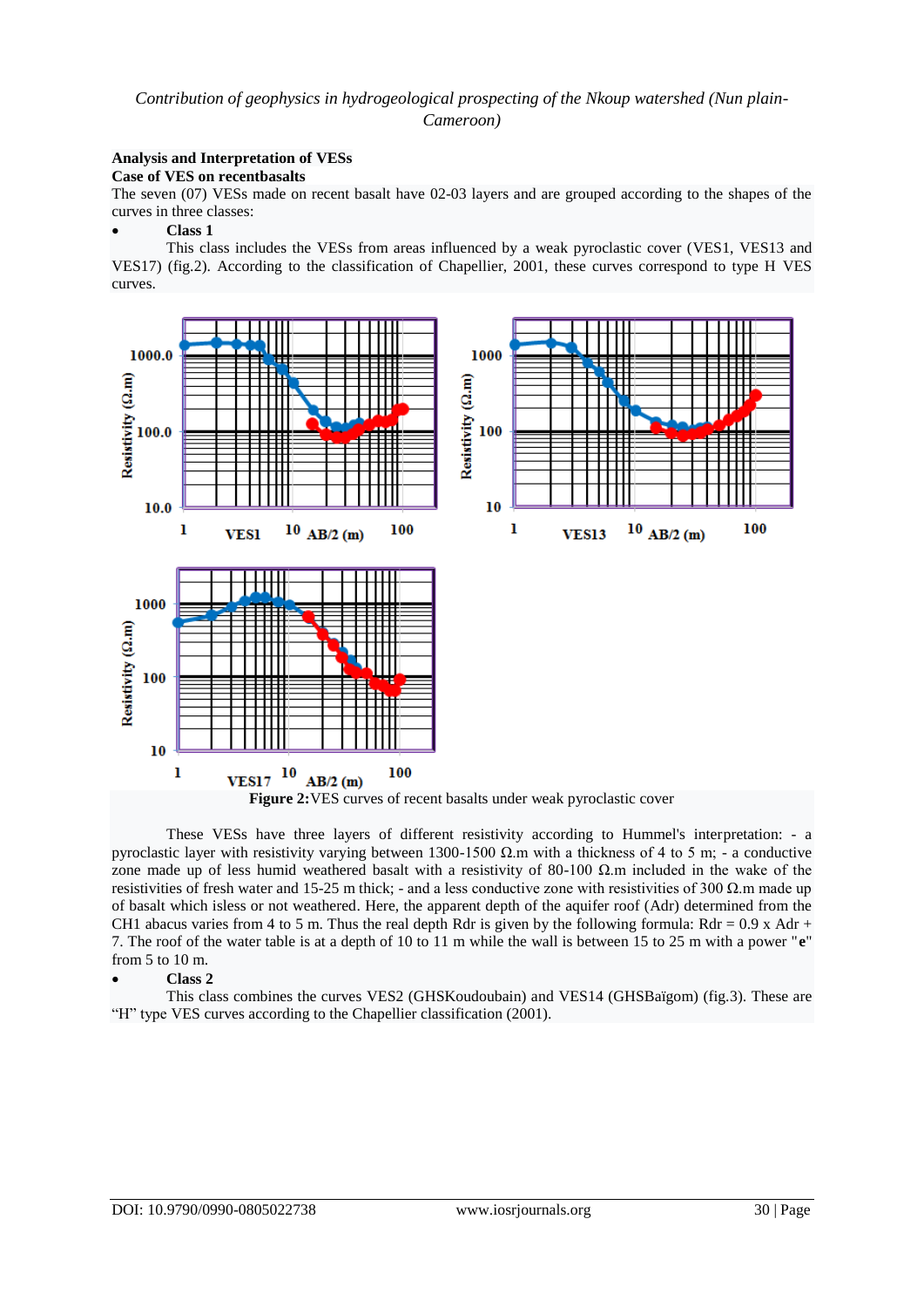*Contribution of geophysics in hydrogeological prospecting of the Nkoup watershed (Nun plain-Cameroon)*



These curves show two layers surmounted by agricultural soil with a resistivity of 200-300  $\Omega$ .m and 2 m thickness. The VES2 has a dry weathering 11 m thick, resistivity 150  $Ω$ , mwhich sits on compact basalt. No water table was detected in this area. VES14 has a thick wet weathering layer with a resistivity of 50  $\Omega$ .m and a thickness of 27 m. At the base of this layer, a less altered humid zone of resistivity 125 Ω.m which extends over 100 m. The weathered basalt represents the suitable aquifer with a roof 10.6 m deep and a wall 27 m. However, we can still have water up to a depth of 90 m but with relatively low flows.

#### **Class 3**

This class takes into account the VES3 and VES12 (fig.4). They are characterized by the succession of severalgeoelectric anomalies.



**Figure 4:**VEScurves of recentbasaltswithoutpyroclasticcovershowing anisotropies

VES3 has an agricultural soil with a resistivity of 300  $Ω$ .m and a thickness of 1 m, dry weathering layer with a resistivity of 150  $\Omega$ .m located between 1 to 15 m dotted with blocks of vacuolar basalt. From 15 to 30 m, there is a humid altered layer showing the resistivity of 70  $\Omega$ .m with a water table between 22 and 30 m. From 30 to 45 m, there is a weakly weathered basalt and from 45 m, a fracture zone of resistivity 40  $\Omega$ .m sheltering a water table that extends to more than 100 m. The VES12 has an agricultural soil at the surface with a thickness of 2 m and resistivity 150  $\Omega$ .m, a dry weathering (130  $\Omega$ .m) which extends from 2 to 4.5 m, a wet weathering (75  $\Omega$ .m) from 4.5 to 12 m and more or less weathered basalt which extends up to more than 100 m. Two layers can be noted: a water table perched between 6 and 12 m and a fracture layer that starts from 65 m and extends to more than 100 m. It emerges from the preceding description that these two VESs show the existence of two layers: - an alteration layer with variable depth and power: 15 m deep and a power of 15 m in the VES3; 4.5 m deep and 7.5 m power in the VES12; - and a fracture sheet with variable depth and indeterminated power over the depth of investigation: 45 m in VES3 and 70 m in VES12.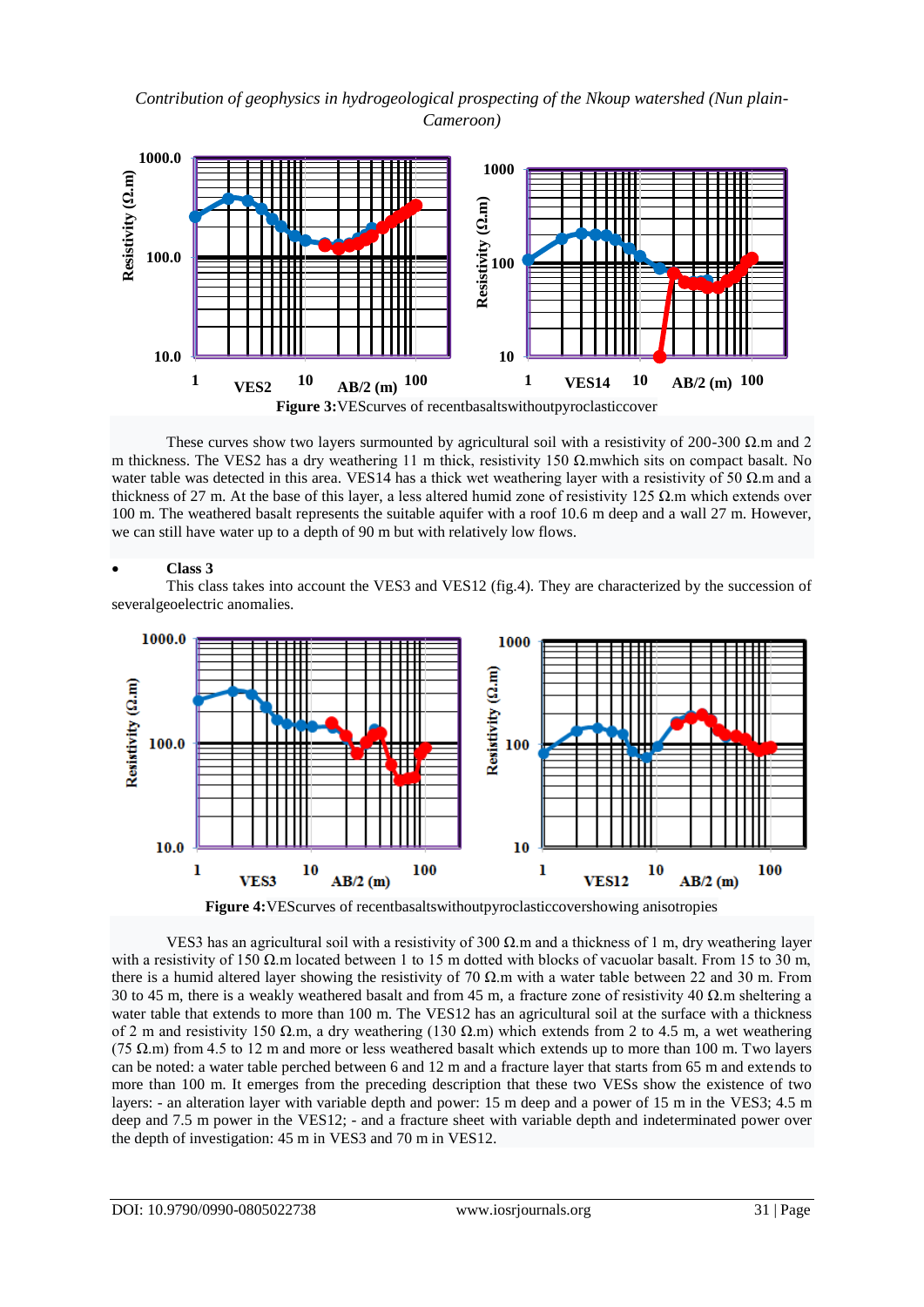*Cameroon)*

#### **Case of VES on plateau basalts**

The VESs on plateau basalts have four parts. Agricultural soil (80-300  $\Omega$ .m), a thick layer of dry weathering (460-630 Ω.m), wet weathering (150-200 Ω.m) and more or less weathered or cracked rock (510-535  $Ω.m$ ) (fig.5).





These curves are of type "K" (Chapellier, 2001) and present the following four layers: agricultural soils have thicknesses varying from 1 to 2 m; the dry weathering zone (not very conductive) with thicknesses between 19 and 23 m; a highly conductive wet weathering zone located between 15-19 m downstream and 20- 25 m upstream; and an area consisting of resistant lessweathered, more or less cracked basalt which begins at depths of 35-70 m up to the limit of investigation. In the basaltic aquifers, within the limit of the depth of investigation, an alteration sheet is identified located at different apparent depths from 15 m downstream to 25 m upstream. This aquifer is discontinuous, almost non-existent upstream. Its real depth according to Boudoukha's formula (2008) is  $Rd = 0.8Ad + 6$ ; are 18, 21.1 and 26 m respectively for the apparent depths of 15, 19 and 25 m.

DOI: 10.9790/0990-0805022738 www.iosrjournals.org 32 | Page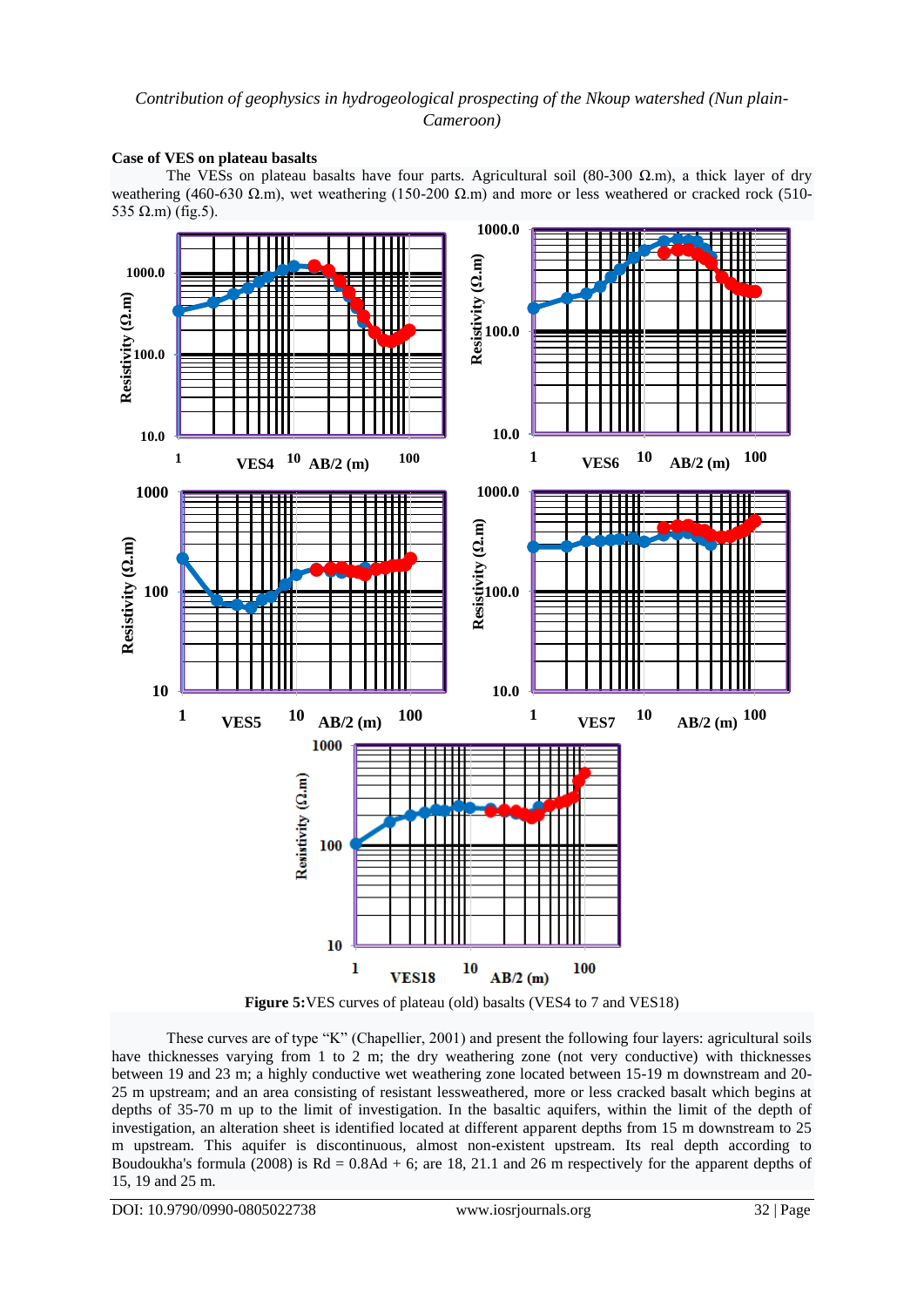*Cameroon)*

#### **Case of VES on rhyolites**

The VESs on rhyolitic formations have three parts: a rising part that is not very conductive (150  $\Omega$ .m), a descending part that is very conductive (60-80 Ω.m) and a rising part that is more or less resistant (125-230  $\Omega$ .m) (fig.6).





According to the Chapellier, 2001 classification, these VESs correspond to "H" type curves. Four layers are identified: - agricultural soil varying in thickness between 2 and 3 m; -a thin dry weathering zone (5 m) present in the VES16 located a little higher up, -a wet weathering zone between 2 and 8 m deep, 20 to 32 m thick; -and an area made up of clay and slightly altered rock, more or less cracked, with a depth varying between 20 to 40 m.The aquifer potential of the rhyolitic formations of the Nkoup watershed is marked by an alteration layer located at a theoretical depth (Ad) of 3 to 8 m. The real depth according to the formula  $Rd = 0.9Ad + 7$  of this aquifer is between 10 m and 14 m deep and a power of 29 m.

#### **Case of EVS on a base**

The VES curves on gneissic bedrock have three parts: a rising part that is not very conductive (90-2000  $Ω.m$ ), a descending part that is very conductive (60  $Ω.m$ ) and a rising part that is resistant (250-500  $Ω.m$ ) (fig.7).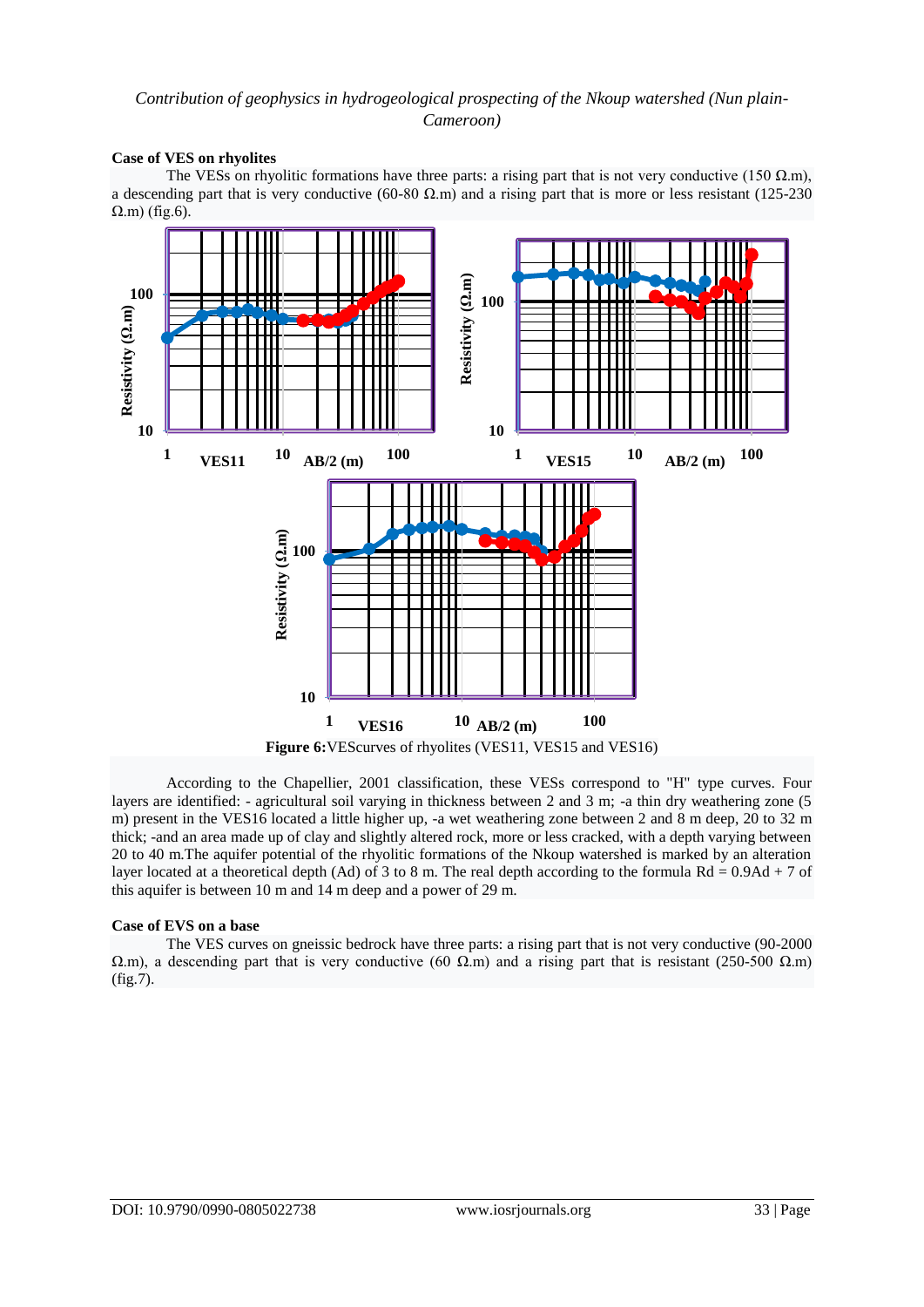*Contribution of geophysics in hydrogeological prospecting of the Nkoup watershed (Nun plain-Cameroon)*



**Figure 7:**VES curves of the base formations (VES8 to 10)

TheseVEScurvesbelong to two types according to the classification of Chapellier(2001): the "K" type VEScurves (VES8 and VES9) and the "H" type (VES10).Theyreveal four layers of terrain: - agricultural soil of varyingthickness (1 to 2 m) with a resistivity of (100-673  $\Omega$ .m); -a dry weatheringthatbegins at a depth of 2 m and extends over 3 to 13 m with a resistivity of 1300-2000  $\Omega$ .m; - a wetweatheringwhichbegins around 5 to 15 m with a thicknessrangingfrom 60 to 70 m downstream and 3 m towards the summit; we note resistivities of 60-90 Ω.m. -a slightlyaltered more or lesscracked zone located at a depth of 8 m towards the summits and between 60- 70 m downstream. The resistivityhereisratedbetween 200-440 Ω.m. The gneissicbedrock of the Nkoupwatershed has a discontinuousweathered layer located in itslower zone. This water tablelocated at a real depth of 12.4-18 m has a power varyingbetween 42 and 44 m.

#### **Case of VESs on pyroclasts**

Pyroclastic formations behave like gravels and have a lot of voids. In dry conditions, they have resistivities greater than 1000 Ω.m. Their VES curves have three parts: a less conductive rising part (1725 Ω.m), a very conductive descending part (280-315 Ω.m) and a more or less resistant rising part (345-370 Ω.m) (fig.8).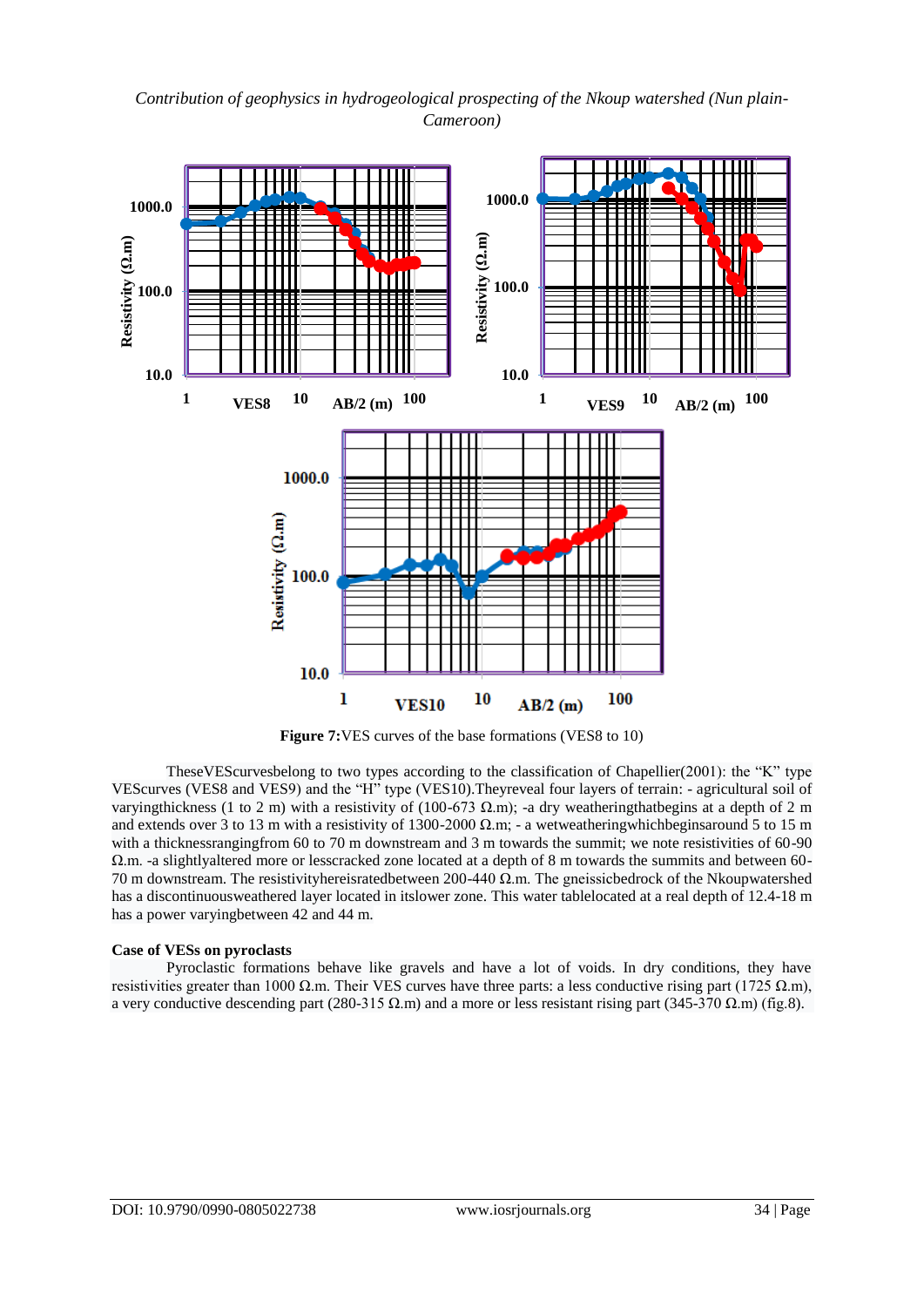*Contribution of geophysics in hydrogeological prospecting of the Nkoup watershed (Nun plain-Cameroon)*



According to the classification of Chapellier (2001), these VES curves are of "K" type composed of four layers: - agricultural soil with a thickness of 1 m which only appears on the VES20 m; - a layer of dry pozzolana 14-15 m thick; -a layer of wet pozzolana varying in thickness from 55 to 65 m; -a layer of compact boulders spaced with voids located at a theoretical depth of 70-80 m. It emerges from this analysis that there is a slick in the pyroclastic formations at a real depth of 18 m with a power of 44-52 m.

#### **HYDROGEOLOGICAL STUDIES Water works operating flow rates**

Flow measurements were performed on 11 springs (04 on recent basalt, 02 on pyroclast, 02 on old basalt, 02 on rhyolite and 01 on plinth); 30 wells (10 on recent basalt, 05 on pyroclast, 05 on old basalt, 05 on rhyolite and 05 on gneissic bedrock) and on the 06 boreholes in the area, only installed on recent basalts. The flow rates vary depending on the type of structure; the highest flows are observed in springs, and low in wells and boreholes (Table 1). In order of decreasing flow of spring, the aquifers of the Nkoup watershed are classified as follows: Pyroclastic formations (186 m<sup>3</sup>/h), Recent basalts (87 m<sup>3</sup>/h), Old basalts (8 m<sup>3</sup>/h), Rhyolites (5 m<sup>3</sup>/h) and the gneissic bedrock (2 m<sup>3</sup>/h) (fig.9). The pyroclastic cover positively influences the infiltration of water into the underlying fractured basalt aquifer.

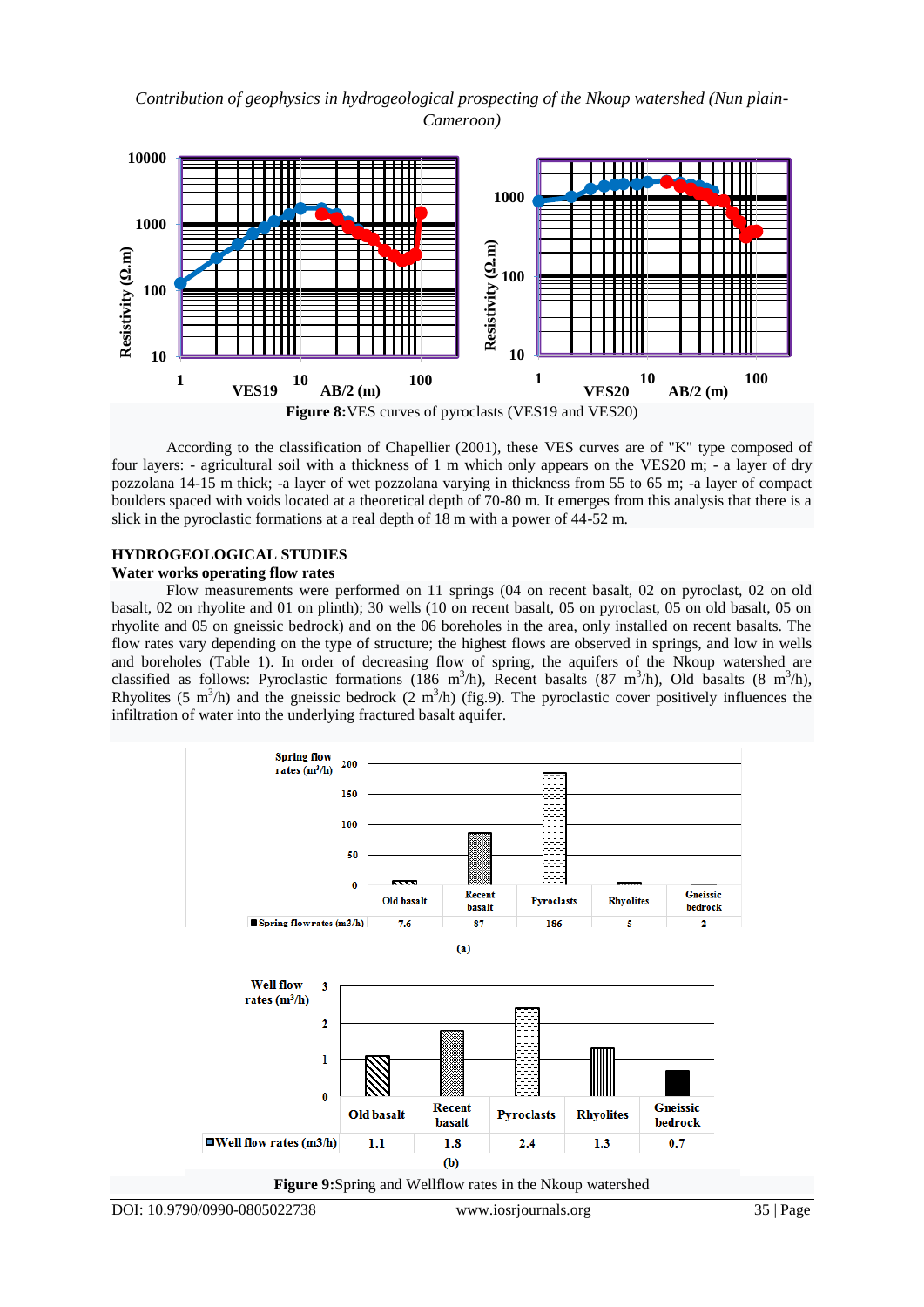#### *Cameroon)*

#### **Piezometry of the water table**

The measurements of the piezometric levels were carried out on 147 wells. Figures 10 show the variations in piezometric levels and flow direction according to the periods of the year (March, June, September and December 2018).



**(c) september (d) december**

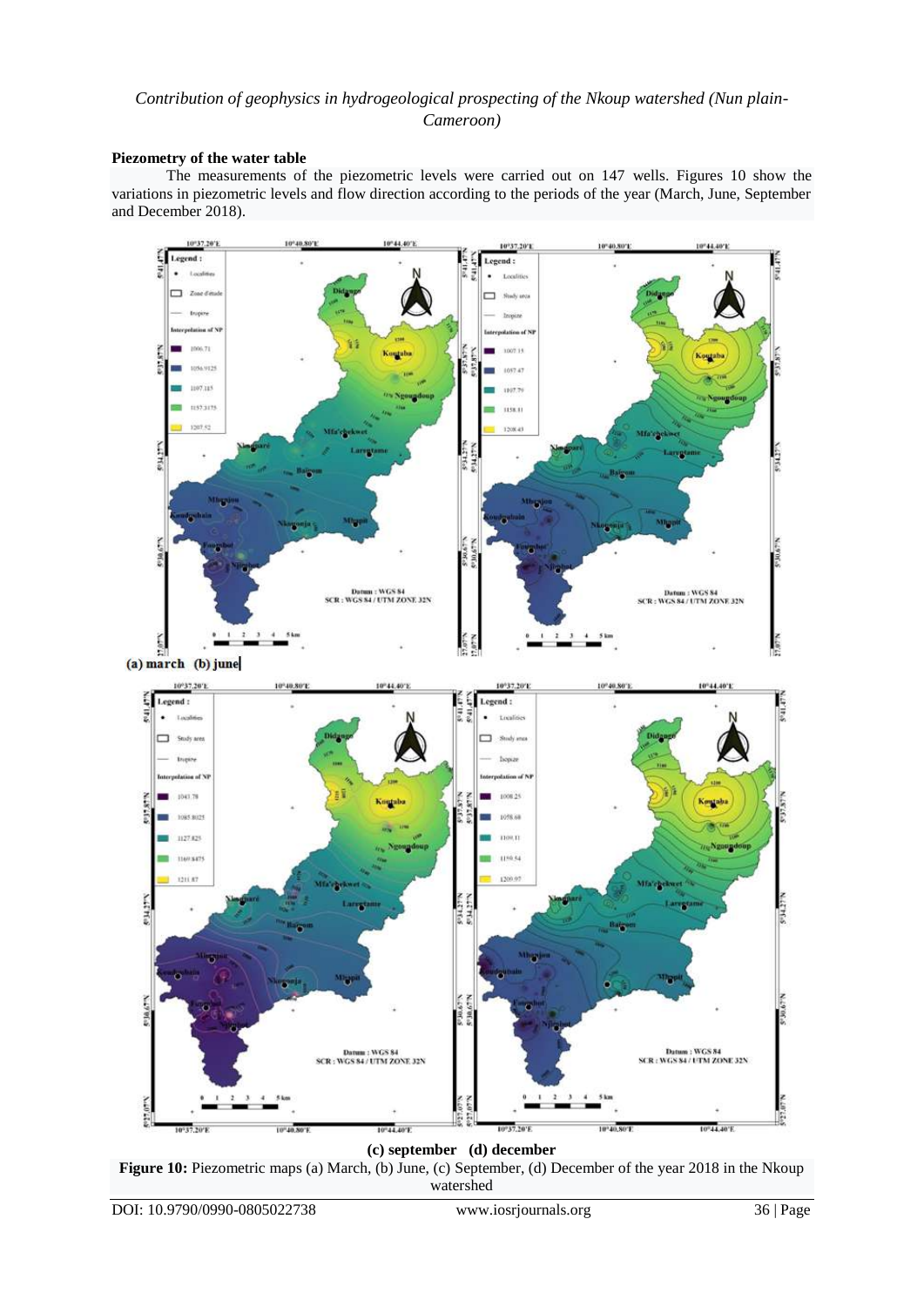The piezometric levels show variation from one season to another. These variations do not depend on the type of aquifer and are located between 2 to 7 m depending on the structures. These variations have very little influence on the direction of groundwater flow. The highest piezometriesare observed in the northern part (Koutaba) while the lowest piezometries are found in the southern part of the watershed. The underground flow follows a North-South direction.

#### **INTERPRETATION**

In short, five (5) aquifer formations are identified in the Nkoupwatershed. Each of these aquifers has an alterationsheet. The aquifers of oldbasalts, rhyolites and gneissic bedrock are discontinuous and located in the lowerpart (low altitudes) of thesedifferent formations. The recentbasalt has in addition to the weathering layer, a fracture layer located at a depthvaryingfrom 45 to 70 m (Table 1).

**Table 1:** Summary of resistivities, depths and average flow rates of aquifers in the Nkoup watershed

| <b>Aquifer</b>    | <b>Resistivity</b>        |                                        | <b>Weathering table</b><br>(water table) | <b>Flow rate</b><br>$(m^3/h)$ |      | Deep water table                       |                                        |                                       |                                  |  |  |  |
|-------------------|---------------------------|----------------------------------------|------------------------------------------|-------------------------------|------|----------------------------------------|----------------------------------------|---------------------------------------|----------------------------------|--|--|--|
|                   | interval<br>$(\Omega, m)$ | <b>Aquifer</b><br>roof<br>depth<br>(m) | <b>Aquifer</b><br>wall<br>depth<br>(m)   | <b>Spring</b>                 | Well | <b>Aquifer</b><br>roof<br>depth<br>(m) | <b>Aquifer</b><br>wall<br>depth<br>(m) | Nature and<br>structure of<br>aquifer | <b>Flow</b><br>rate<br>$(m^3/h)$ |  |  |  |
| Recentbasalt      | 40-333                    | $5-11$                                 | $12 - 27$                                | 87                            | 3.8  | 40-70                                  | $90 - $                                | <b>Fracturedbasalt</b>                | 2.9                              |  |  |  |
| Old basalt        | 70-631                    | 18-26                                  | 40-80                                    | 7.6                           | 1.1  |                                        |                                        |                                       |                                  |  |  |  |
| <b>Pyroclasts</b> | 280-1745                  | 18                                     | 45-50                                    | 185.7                         | 4.4  |                                        |                                        |                                       |                                  |  |  |  |
| <b>Rhyolites</b>  | 60-231                    | $10-14$                                | 40-45                                    | 4.9                           | 1.3  |                                        |                                        |                                       |                                  |  |  |  |
| Gneissicbedrock   | 60-1725                   | $12 - 18$                              | 55-60                                    | 2.2                           | 0.7  |                                        |                                        |                                       |                                  |  |  |  |

Resistivities vary from aquifer to another, higher in pyroclasts and bedrock, lower in recent basalts and rhyolite. The groundwater resource is available in all aquifers. The shallow water depths and the presence of several functional water structures in recent basalt aquifers indicate that the resource is easily accessible and exploitable. The underground flow favors the concentration of water in the recent basalt. The recent basalt therefore constitutes the most important aquifer in the Nkoup watershed. But the shallow depth of its water table can make it vulnerable to microbiological pollution (Tita, 2008; Mouncherou*et al.,* 2018).

#### **IV. Conclusion**

The Nkoup watershed has five main geological formations which have the capacity to store water. They have variable resistivities and all have a more or less discontinuous weathering layer. The recent basalts constitute the most important aquifer, because they are quite extensive and have two productive, accessible and exploitable aquifers. The shallow water depths make it vulnerable to pollution. Measures to ensure its protection must be taken to ensure sustainable access to water in the town of Foumbot and its surroundings.